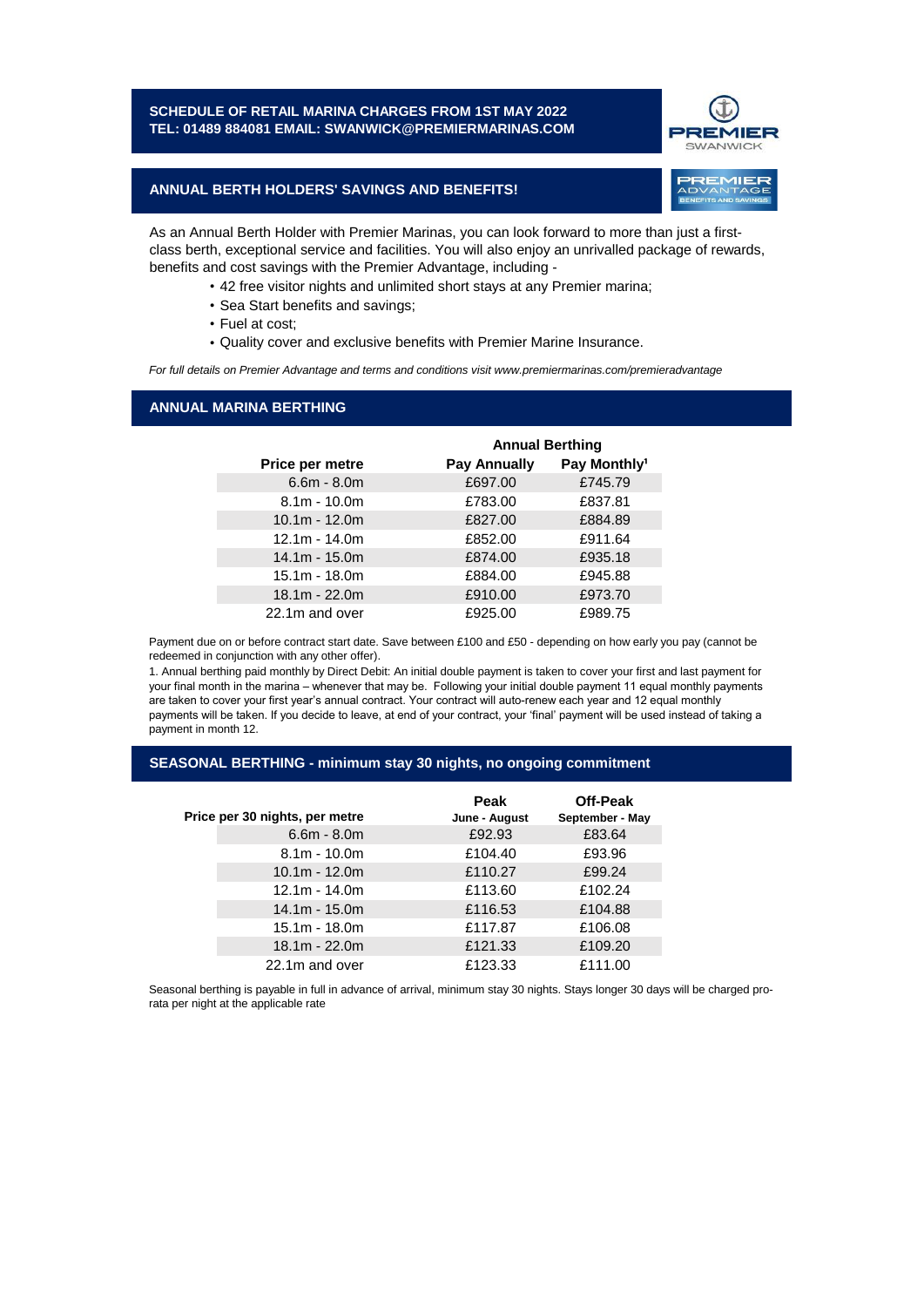## **DRY STACK BERTHING**

|                        | <b>Annual Dry Stack</b> |                    | Monthly          |
|------------------------|-------------------------|--------------------|------------------|
| <b>Price per metre</b> | Pay Annually            | <b>Pay Monthly</b> | <b>Dry Stack</b> |
| $6.0m - 7.0m$          | £580.00                 | £620.60            | £77.00           |
| $7.1m - 8.0m$          | £585.00                 | £625.95            | £78.00           |
| 8.1m and over          | £612.00                 | £654.84            | £82.00           |

All Dry Stack Berthing includes an unlimited number of lifts and launches. Annual Dry Stack customers receive full Premier Advantage benefits and Sea Start Membership, monthly Dry Stack customers receive fuel at cost. Minimum charge 6m.

| <b>PILE MOORINGS</b>                                                                                                     |                            |                    |  |
|--------------------------------------------------------------------------------------------------------------------------|----------------------------|--------------------|--|
| Price per boat                                                                                                           | Pay Annually               | <b>Pay Monthly</b> |  |
| $\leq 7.9m$                                                                                                              | £2,075.00                  | £2,220.25          |  |
| $8.0m - 9.8m$                                                                                                            | £2,360.00                  | £2,525.20          |  |
| $9.9m - 12.2m$                                                                                                           | £2,780.00                  | £2,974.60          |  |
| <b>DINGHY BERTHING</b>                                                                                                   |                            |                    |  |
| Price per boat                                                                                                           | <b>Pay Annually</b>        |                    |  |
| $\leq 4.0$ m                                                                                                             | £1,050.00                  |                    |  |
| $4.1m - 5.5m$                                                                                                            | £1,950.00                  |                    |  |
| <b>VISITOR BERTHING</b>                                                                                                  |                            |                    |  |
| $8m - 12.5m$                                                                                                             | £4.35 per metre, per night |                    |  |
| $12.6m - 16.0m$                                                                                                          | £5.25 per metre, per night |                    |  |
| $16.1m - 20.0m$                                                                                                          | £5.50 per metre, per night |                    |  |
| $20.1m - 24.0m$                                                                                                          | £6.25 per metre, per night |                    |  |
| Minimum charge of 8m. Overnight berthing includes free Premier WiFi for up to 3 devices and £5.00 of electricity (total, |                            |                    |  |

Minimum charge of 8m. Overnight berthing includes free Premier WiFi for up to 3 devices and £5.00 of electricity (total, regardless of length of stay). A visitor night runs from midday to midday. Boats over 24m are price on application.

**Short Stay Berth (up to 4 hours)**  £1.60 per metre.

8m minimum charge. Short Stay Berthing is not eligible for midweek saving and does not include electricity.

# **PONTOON SERVICES**

| Electricity                  | 18 pence per unit (price subject to change without notice)        |
|------------------------------|-------------------------------------------------------------------|
| Replacement access fob       | £5.00                                                             |
| Water                        | Free of charge                                                    |
| SUP Hire (berth holder only) | One day - £20.00, two days - £35.00, seven days - £99.00          |
| Premier WiFi                 | Free of charge.                                                   |
|                              | Unlimited usage on up to three devices (fair use policy applies). |

## **BOTTLED GAS (refills and new bottles)**

Current gas prices are available from the Marina Reception.

|                             | Sizes Available        |
|-----------------------------|------------------------|
| <b>Calor Gas (Butane)</b>   | 4.5Kg, 7Kg, 15Kg       |
| <b>Calor Gas (Propane)</b>  | 3.9Kg, 6Kg, 13Kg, 19Kg |
|                             | Models Available       |
| <b>Camping Gaz (Butane)</b> | 904, 907               |
|                             |                        |